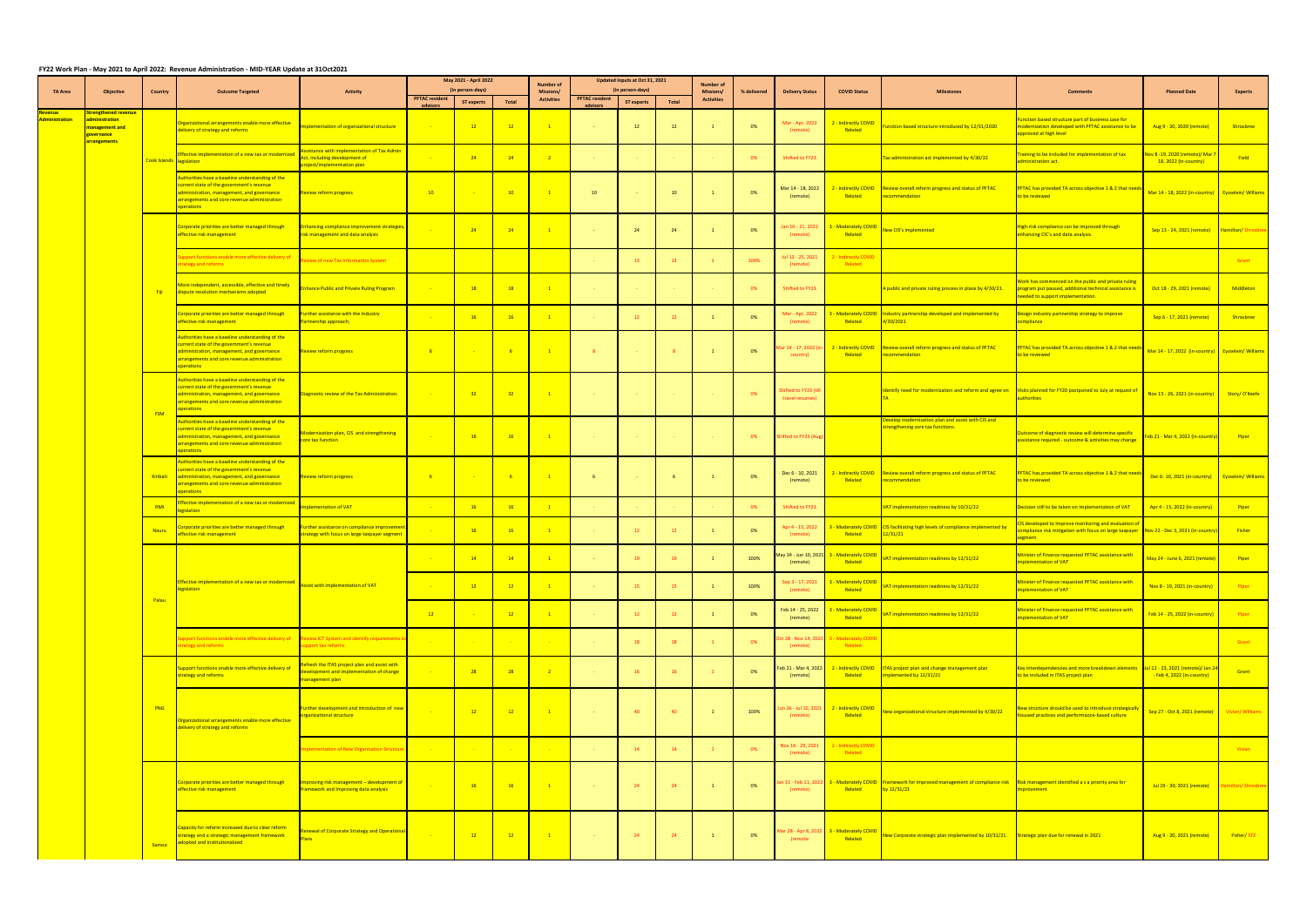|                |           |                           |                                                                                                                                                                                                                        |                                                                    |                                   | May 2021 - April 2022                 |                 | <b>Number of</b>                      | Updated Inputs at Oct 31, 2021    |                                       | <b>Number of</b> |                                       |                |                                                            |                                        |                                                                                                                           |                                                                                                                                                                                                       |                                                      |                                       |
|----------------|-----------|---------------------------|------------------------------------------------------------------------------------------------------------------------------------------------------------------------------------------------------------------------|--------------------------------------------------------------------|-----------------------------------|---------------------------------------|-----------------|---------------------------------------|-----------------------------------|---------------------------------------|------------------|---------------------------------------|----------------|------------------------------------------------------------|----------------------------------------|---------------------------------------------------------------------------------------------------------------------------|-------------------------------------------------------------------------------------------------------------------------------------------------------------------------------------------------------|------------------------------------------------------|---------------------------------------|
| <b>TA Area</b> | Objective | <b>Country</b>            | <b>Outcome Targeted</b>                                                                                                                                                                                                | <b>Activity</b>                                                    | <b>PFTAC resident</b><br>advisors | (in person-days)<br><b>ST experts</b> | <b>Total</b>    | <b>Missions/</b><br><b>Activities</b> | <b>PFTAC resident</b><br>advisors | (in person-days)<br><b>ST experts</b> | Total            | <b>Missions/</b><br><b>Activities</b> | % delivered    | <b>Delivery Status</b>                                     | <b>COVID Status</b>                    | <b>Milestones</b>                                                                                                         | <b>Comments</b>                                                                                                                                                                                       | <b>Planned Date</b>                                  | <b>Experts</b>                        |
|                |           |                           | Corporate priorities are better managed through<br>effective risk management                                                                                                                                           | Renewing of industry partnership for high risk<br>dustries         |                                   | $\overline{12}$                       | $-12$           |                                       |                                   | 12                                    |                  |                                       | 0 <sup>%</sup> | Feb - Apr, 2022<br>(remote)                                | Related                                | - Moderately COVID Industry partnership developed and implemented by<br>1 <mark>1/30/2021</mark>                          | igh-risk compliance can be improved through industry<br>artnerships.                                                                                                                                  | Oct 11 - 22, 2021 (remote)                           | Shrosbree                             |
|                |           |                           | Authorities have a baseline understanding of the<br>current state of the government's revenue<br>administration, management, and governance<br>arrangements and core revenue administration<br><mark>operations</mark> | Review reform progress                                             | 10                                |                                       | $-10$           |                                       | 10                                | <b>Contract</b>                       | 10               |                                       | 0%             | Feb - Apr, 2022<br>(remote)                                | Related                                | 2 - Indirectly COVID Review overall reform progress and status of PFTAC<br>recommendation                                 | <b>FTAC has provided TA across objective 1 &amp; 2 that need</b><br><mark>o be reviewed</mark>                                                                                                        | Nov 8 - 12, 2021 (in-country) Eysselein/Williams     |                                       |
|                |           |                           | Effective implementation of a new tax or modernized<br>egislation                                                                                                                                                      | Assist with implementation of VAT                                  | 12                                |                                       | $-12$           |                                       |                                   |                                       |                  |                                       | 0%             | Shifted to FY23                                            |                                        | mplementation strategies and plans for VAT finalized by<br>2/31/21.                                                       | A decision to implement a VAT has been made with a<br>equest from the authorities to support implementatior                                                                                           | Feb 28 - Mar 11, 2022 (in-<br>country)               | <b>LTX</b>                            |
|                |           |                           | Capacity for reform increased due to clear reform<br>strategy and a strategic management framework<br>dopted and institutionalized                                                                                     | Design and implementation of MTRS                                  |                                   | $-36$                                 | $\overline{A2}$ |                                       |                                   | $-36$                                 |                  |                                       | 0%             | Feb - Apr, 2022<br>(remote)                                | - Moderately COVID<br>Related          | MTRS implemented by 4/30/22                                                                                               | <b>AD led missions</b>                                                                                                                                                                                | Oct 4 - 15, 2021 (remote)                            | Eysselein/STX/<br>Koukpaizan (HQ)     |
|                |           | Solomon<br><b>Islands</b> | Irganizational arrangements enable more effective<br>delivery of strategy and reforms                                                                                                                                  | <b>Assist with implementation of LTO</b>                           |                                   | $\overline{12}$                       | $-12$           |                                       |                                   | 14                                    |                  |                                       | 100%           | May 18 - 31, 202<br>(remote)                               | <b>Moderately COVID</b><br>Related     | TO implemented by 4/30/22                                                                                                 | upport to include training of LTO staff                                                                                                                                                               | May 3 - 14, 2021 (remote)                            | Shrosbree                             |
|                |           |                           | Authorities have a baseline understanding of the<br>current state of the government's revenue<br>administration, management, and governance<br><b>Irrangements and core revenue administration</b><br>perations        | <b>Review reform progress</b>                                      | 10 <sup>°</sup>                   |                                       | $-10$           |                                       | 10 <sup>°</sup>                   |                                       | 10               |                                       | 0%             | Jan 10 - 14, 2022<br>(remote)                              | Related                                | - Indirectly COVID Review overall reform progress and status of PFTAC<br>ecommendation                                    | <b>FTAC has provided TA across objective 1 &amp; 2 that need</b><br><mark>o be reviewed</mark>                                                                                                        | Jan 10 - 14, 2022 (in-country)   Eysselein/ Williams |                                       |
|                |           |                           | Effective implementation of a new tax or modernized<br>egislation                                                                                                                                                      | Assist with implementation of VAT                                  |                                   | $-16$                                 | $-16$           |                                       |                                   |                                       |                  |                                       | 0%             | Shifted to FY23                                            |                                        | mplementation strategies and plans for VAT finalized by $A$ decision to implement a VAT has been made with a<br>12/31/21. | equest from the authorities to support implementatior                                                                                                                                                 | Apr 11 - 22, 2022 (in-country)                       | <mark>Story</mark>                    |
|                |           |                           | Organizational arrangements enable more effective<br>Timor-Leste delivery of strategy and reforms                                                                                                                      | iagnostic review                                                   |                                   | $-36$                                 | $-36$           | $-1$                                  | <b>Contract</b>                   | 36                                    | 36               |                                       | 0%             | ov 16 - Dec 2, 202<br>(remote)                             | <b>S</b> - Moderately COVID<br>Related | Identify needs for modernization and reforms, agree on CD PFTAC not involved with TL for past years                       |                                                                                                                                                                                                       | Jan 10 - 21, 2022 (in-country) Story/O'Keefe         |                                       |
|                |           |                           | ithorities have a baseline understanding of the<br>urrent state of the government's revenue<br>administration, management, and governance<br>arrangements and core revenue administration<br>operations                | <b>TADAT Assessment</b>                                            |                                   | $-74$                                 | $-74$           | $\sim$ 1                              | and the second control of         | <b>Contractor</b>                     |                  |                                       | $0\%$          | Shifted to FY23                                            |                                        | TADAT assessment completed by 12/31/21                                                                                    | <b>TADAT Secretariat</b>                                                                                                                                                                              | Oct 4 - 29, 2021 (remote)                            | Martens/Middleton/<br><b>Woods</b>    |
|                |           |                           | Corporate priorities are better managed through<br>effective risk management                                                                                                                                           | Improving Risk management and compliance<br>improvement strategy;  |                                   | 16                                    | 16              | $\blacktriangle$ 1                    |                                   | 24                                    | 24               |                                       | 0%             | Oct 30 - Nov 10, 20.<br>(remote)                           | Related                                | 3 - Moderately COVID An effective CIS facilitating high levels of compliance<br>implemented by 12/31/21.                  | PFTAC has assisted Tonga in the development of a CIS<br>approach, now in its second year. A review will be<br>carried out to measure its effectiveness and suggestion<br>for its further improvement. | Nov 29 - Dec 10, 2021 (in-<br><mark>country)</mark>  | Home/ Shrosbree                       |
|                |           | Tonga                     | Capacity for reform increased due to clear reform<br>strategy and a strategic management framework<br>adopted and institutionalized                                                                                    | Renewal of MoRC Corporate Strategy and<br><b>Operational Plans</b> |                                   | $-30$                                 | 30 <sup>°</sup> | $\blacksquare$ 1                      |                                   | 24                                    | 24               |                                       | 100%           | Aug 9 - 20, 2021<br>(remote)                               | <b>- Moderately COVID</b><br>Related   | New Corporate strategic plan implemented                                                                                  | Corporate strategic plan due for renewal                                                                                                                                                              | Aug 9 - 20, 2021 (remote)                            | Fisher/Shrosbree                      |
|                |           |                           | Authorities have a baseline understanding of the<br>current state of the government's revenue<br>administration, management, and governance<br>arrangements and core revenue administration<br>perations               | Review reform progress                                             | 10                                |                                       | 10              |                                       | 10                                |                                       | 10               |                                       | 0%             | Jan 7 - 11, 2022<br>(remote)                               | Related                                | 3 - Moderately COVID Review overall reform progress and status of PFTAC<br>recommendation                                 | PFTAC has provided TA across objective 1 & 2 that need<br><mark>o be reviewed</mark>                                                                                                                  | Feb 7 - 11, 2022 (in-country)   Eysselein/ Williams  |                                       |
|                |           |                           | Corporate priorities are better managed through<br>effective risk management                                                                                                                                           | Review and enhance the CIS (Corporate<br><b>Strategy and BCP)</b>  |                                   | 10                                    | 10              |                                       |                                   | 12                                    |                  |                                       | 100%           | Jul 26 - Aug 9, 202<br>(remote)                            | <b>A</b> - Moderately COVID<br>Related | New CIS implemented by 12/31/21                                                                                           | eview of first CIS to inform wider scope CIS                                                                                                                                                          | Jun 7 - 18, 2021 (remote)                            | <b>Fisher</b>                         |
|                |           | Tuvalu                    | Authorities have a baseline understanding of the<br>current state of the government's revenue<br>administration, management, and governance<br>arrangements and core revenue administration<br>perations               | <b>Review reform progress</b>                                      | 10                                |                                       | 10 <sup>1</sup> |                                       | 10                                | $\sim 100$                            | 10               |                                       | 0%             | Mar 14 - 17, 2022<br>(remote)                              | Related                                | 2 - Indirectly COVID Review overall reform progress and status of PFTAC<br>ecommendation                                  | <b>FTAC has provided TA across objective 1 &amp; 2 that need</b><br>o be reviewed                                                                                                                     | Mar 14 - 17, 2022 (in-country) Eysselein/ Williams   |                                       |
|                |           |                           | Authorities have a baseline understanding of the<br>current state of the government's revenue<br>administration, management, and governance<br>arrangements and core revenue administration<br>perations               | Provide training to enable TADAT self<br>ssessment                 |                                   | $\overline{10}$                       | $-10$           | $\blacksquare$ 1                      | <b>Contract</b>                   | 10                                    | 10               |                                       | 0%             | Mar 21 - 30, 2022<br>(remote)                              | 2 - Indirectly COVID<br>Related        | TADAT self assessment completed by 11/30/20                                                                               | Formal TADAT assessment at later stage                                                                                                                                                                | Aug 16 - 25, 2021 (remote)                           | Martens                               |
|                |           |                           | pport functions enable more effective delivery of <b>Review RMS provider Master Service</b><br>trategy and reforms                                                                                                     | Agreement                                                          |                                   | 12                                    | $-12$           |                                       |                                   | -14                                   |                  |                                       | 100%           | ug 16 - 29, 2021.<br>(remote)                              | <u>- Indirectly COVID</u><br>Related   | RMS Master Service Agreement reviewed                                                                                     | greement signed in 2000, needs to be reviewed                                                                                                                                                         | Jun 14 - 25, 2021 (remote)                           | Grant                                 |
|                |           | Vanuatu                   | Capacity for reform increased due to clear reform<br>strategy and a strategic management framework<br>dopted and institutionalized                                                                                     | Develop taxpayer service strategy                                  |                                   | $\frac{12}{ }$                        | $-12$           |                                       |                                   | 16                                    | 16               |                                       | 0%             | Jan 17-28, 2022<br>(remote)                                | 3 - Moderately COVID<br>Related        | axpayer Service Strategy implemented by 12/31/22                                                                          | mprove taxpayers services and communication.                                                                                                                                                          | May 17 - 28, 2021 (remote)                           | <b>Vivian</b>                         |
|                |           |                           | Corporate priorities are better managed through<br>effective risk management                                                                                                                                           | Reviewing and enhancing the CIS's                                  |                                   | $-16$                                 | $-16$           |                                       |                                   | 16                                    | <sup>16</sup>    |                                       | 0%             | Feb - Apr, 2022<br>(remote)                                | Related                                | 3 - Moderately COVID An effective CIS facilitating high levels of compliance<br>implemented by 12/31/21.                  | eview of existing CIS's and compliance risks leading to<br>enewal of CIS's                                                                                                                            | Mar 1 - 14, 2022 (in-country)                        | <mark>Story</mark>                    |
|                |           |                           | Authorities have a baseline understanding of the<br>current state of the government's revenue<br>administration, management, and governance<br>arrangements and core revenue administration<br>perations               | Review reform progress                                             | 10                                |                                       | $-10$           |                                       | 10                                | <b>Contract</b>                       | 10               |                                       | 0%             | Apr 18 - 22, 2022<br>(remote)                              | Related                                | 2 - Indirectly COVID Review overall reform progress and status of PFTAC<br>recommendation                                 | PFTAC has provided TA across objective 1 & 2 that need<br>o be reviewed                                                                                                                               | Apr 18 - 22, 2022 (in-country) Eysselein/Williams    |                                       |
|                |           |                           | Capacity for reform increased due to clear reform<br>trategy and a strategic management framework<br>adopted and institutionalized                                                                                     | Strategic and operational management                               | $\overline{4}$                    | 16                                    | 20 <sup>°</sup> |                                       |                                   |                                       |                  |                                       | 0%             | Merged with<br>adership, Integri<br>and Good<br>governance |                                        | Workshop on strategic planning delivered by 10/31/2020 As per PITAA training needs analysis priorities                    |                                                                                                                                                                                                       | Oct 2021 (remote)                                    | Eysselein/Shrosbree                   |
|                |           |                           | Corporate priorities are better managed through<br>effective risk management                                                                                                                                           | Risk management and Data analysis                                  | $\overline{4}$                    | $-16$                                 | 20 <sup>°</sup> |                                       |                                   | 16                                    |                  |                                       | 0%             | Feb - Apr, 2022<br>(remote)                                | - Moderately COVID<br>Related          | Norkshop on Risk Management delivered by 7/31/2021                                                                        | As per PITAA training needs analysis priorities                                                                                                                                                       | Jul 2021 (remote)                                    | Eysselein/Aslett/Stor<br>$\mathbf{y}$ |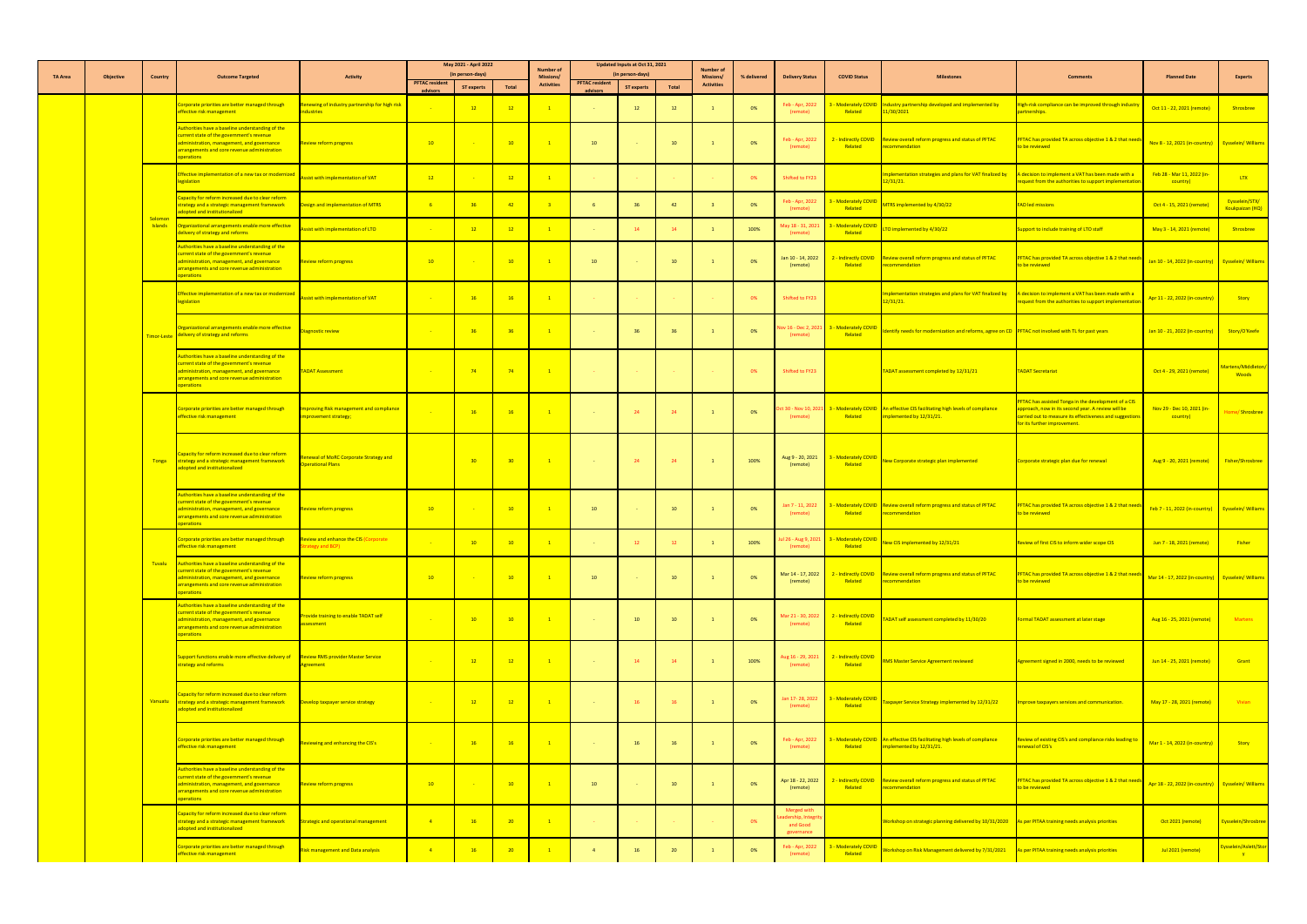|                          |                                                          |                |                                                                                                                                                                                                                                                                                                                |                                                                                                                                  |                       | May 2021 - April 2022 |               | <b>Number of</b>              |                       | Updated Inputs at Oct 31, 2021 |                          | <b>Number of</b>  |             |                                                               |                                                   |                                                                                                                                                                                                                                                    |                                                                                                                                                      |                                        |                                         |
|--------------------------|----------------------------------------------------------|----------------|----------------------------------------------------------------------------------------------------------------------------------------------------------------------------------------------------------------------------------------------------------------------------------------------------------------|----------------------------------------------------------------------------------------------------------------------------------|-----------------------|-----------------------|---------------|-------------------------------|-----------------------|--------------------------------|--------------------------|-------------------|-------------|---------------------------------------------------------------|---------------------------------------------------|----------------------------------------------------------------------------------------------------------------------------------------------------------------------------------------------------------------------------------------------------|------------------------------------------------------------------------------------------------------------------------------------------------------|----------------------------------------|-----------------------------------------|
| TA Area                  | <b>Objective</b>                                         | <b>Country</b> | <b>Outcome Targeted</b>                                                                                                                                                                                                                                                                                        | <b>Activity</b>                                                                                                                  | <b>PFTAC resident</b> | (in person-days)      |               | <b>Missions/</b>              | <b>PFTAC resident</b> | (in person-days)               |                          | <b>Missions/</b>  | % delivered | <b>Delivery Status</b>                                        | <b>COVID Status</b>                               | <b>Milestones</b>                                                                                                                                                                                                                                  | <b>Comments</b>                                                                                                                                      | <b>Planned Date</b>                    | <b>Experts</b>                          |
|                          |                                                          |                |                                                                                                                                                                                                                                                                                                                |                                                                                                                                  | advisors              | <b>ST experts</b>     | Total         | <b>Activities</b>             |                       | <b>ST experts</b>              | Total                    | <b>Activities</b> |             |                                                               |                                                   |                                                                                                                                                                                                                                                    |                                                                                                                                                      |                                        |                                         |
|                          |                                                          | Regional       | zanızatıonal arrangements enable more effective<br>elivery of strategy and reforms                                                                                                                                                                                                                             | <b>PITAA Annual Meeting</b>                                                                                                      |                       |                       |               |                               |                       |                                |                          |                   | 100%        | Oct 21, 2021<br>(remote)                                      | - Not COVID Relate                                |                                                                                                                                                                                                                                                    |                                                                                                                                                      |                                        | Eysselein/William:                      |
|                          |                                                          |                | Corporate priorities are better managed through<br>effective risk management                                                                                                                                                                                                                                   | Leadership, Integrity and Good Governance                                                                                        |                       | $-16$                 | 24            |                               | 32 <sub>2</sub>       | 32 <sup>2</sup>                | 64                       |                   | 50%         | Oct 27 - Nov 26, 202<br>emote)/ Feb 2 - A<br>12, 2022 (remote | - Indirectly COVID<br>Related                     | Workshop on leadership delivered by 1/31/2022                                                                                                                                                                                                      | As per PITAA training needs analysis priorities                                                                                                      | Jan 24 - 27, 2022 (in-country)         | Eysselein/ Williams<br>Shrosbree/Vivian |
| evenue<br>Administration | <b>Strengthened core tax</b><br>administration functions |                | A larger proportion of taxpayers meet their filing<br>obligations as required by law / A larger proportion of<br>taxpayers meet their payment obligations as required<br>by law                                                                                                                                | Strengthen Debt and Returns management                                                                                           |                       | 12                    | 12            |                               |                       | 14                             |                          |                   | 100%        | Jun 8 - 21, 2021<br>(remote)                                  | 3 - Moderately COVID<br>Related                   | On-time filing and payments operating at improved<br>efficiency levels by 31/12/2020 and measured against<br><b>TADAT dimensions.</b>                                                                                                              | TA assistance requested by the authorities to improve<br>current returns and payment compliance levels.                                              | May 24 - Jun 4, 2021 (remote)          | Field                                   |
|                          |                                                          |                | Strengthen core tax functions                                                                                                                                                                                                                                                                                  | Developing Standard Operating procedures for<br>core tax functions                                                               |                       | 32                    |               |                               | -16                   | - 45                           | 61                       |                   | 100%        | Jul 14 - 29, 2021<br>(remote)                                 |                                                   | 1 - Not COVID Related SOP's approved and implemented                                                                                                                                                                                               | RMD does not have standardized core tax procedures in<br>place                                                                                       | Jun 28 - Jul 13, 2021 (remote)         | Bell/Eysselein/<br>Shrosbree/Williams   |
|                          |                                                          | Cook Islands   |                                                                                                                                                                                                                                                                                                                |                                                                                                                                  |                       | <b>Contract</b>       |               |                               |                       | 54                             |                          |                   | 0%          | Feb 8 - 23, 2022<br>(remote)                                  | 1 - Not COVID Related                             |                                                                                                                                                                                                                                                    |                                                                                                                                                      |                                        | Bell/Shrosbree/<br>Vivian               |
|                          |                                                          |                | Audit and other verification programs more effectively<br>Audit skill development<br>ensure accuracy of reporting                                                                                                                                                                                              |                                                                                                                                  |                       | 24                    |               |                               |                       | 24                             |                          |                   | 0%          | Feb - Apr, 2022<br>(remote)                                   | 2 - Indirectly COVID<br>Related                   | Audit skills development program completed                                                                                                                                                                                                         | Auditor skill level low                                                                                                                              | Sep 13 - 24, 2021 (remote)             | Bell/Matthews                           |
|                          |                                                          |                | Audit and other verification programs more effectively<br>ensure accuracy of reporting                                                                                                                                                                                                                         | Strengthen audit function                                                                                                        |                       |                       |               |                               |                       | <b>Common</b>                  | <b>Contract Contract</b> |                   | 0%          | Shifted to FY23                                               |                                                   | The audit function operating at improved efficiency levels<br>by 30/4/2022 and measured against TADAT dimensions.                                                                                                                                  | The authorities have requested TA to assist in building<br>audit function and capability.                                                            | Jan 31 - Feb 11, 2022 (in-<br>country) | Home                                    |
|                          |                                                          |                | A larger proportion of taxpayers meet their filing<br>obligations as required by law / A larger proportion of Strengthen Debt and Returns management 12<br>taxpayers meet their payment obligations as required<br>by law                                                                                      |                                                                                                                                  |                       |                       |               | $\mathbf{1}$ and $\mathbf{1}$ |                       |                                |                          | $\sim$ 1          | 0%          | (remote)                                                      | Related                                           | Mar 7 - 18, 2022 3 - Moderately COVID On-time filing and payments operating at improved<br>(romoto) Related Priciency levels by 31/12/2020 and measured against<br><b>TADAT</b> dimensions.                                                        | TA assistance requested by the authorities to improve 0ct 25 - Nov 5, 2021 (remote) Field<br>current returns and payment compliance levels.          |                                        |                                         |
|                          |                                                          | Fiji           | Taxpayer services initiatives to support voluntary<br>compliance are strengthened                                                                                                                                                                                                                              | Improving taxpayer services and<br>communication                                                                                 |                       | - 32                  |               |                               |                       | <b>Contractor</b>              |                          |                   | 0%          | Shifted to FY23                                               |                                                   | Increase in voluntary compliance and decrease in number of Taxpayer services and communication important in<br>taxpayer complaints                                                                                                                 | COVID-19 context and to improve voluntary compliance                                                                                                 | Nov 1 - 12, 2021 (in-country)          | Vivian/Williams                         |
|                          |                                                          |                | Audit and other verification programs more effective<br>ensure accuracy of reporting                                                                                                                                                                                                                           | Strengthening tax audit                                                                                                          |                       | 12                    | <sup>12</sup> |                               |                       |                                |                          |                   | 0%          | Shifted to FY23                                               |                                                   | Quality of audits improved                                                                                                                                                                                                                         | Audit case work to be improved as requested by<br>authorities                                                                                        | Jan 17 - 28, 2022 (in-country)         | <b>STX</b>                              |
|                          |                                                          |                | Audit and other verification programs more effectively<br>ensure accuracy of reporting                                                                                                                                                                                                                         | Developing tax audit skills                                                                                                      |                       | 24                    |               |                               |                       | <b>State State</b>             |                          |                   | 0%          | Shifted to FY23                                               |                                                   | Audit skills development program completed                                                                                                                                                                                                         | Skills level of auditors needs to be improved                                                                                                        | Jul 26 - Aug 6, 2021 (remote)          | Bell/Matthews                           |
|                          |                                                          | Kiribati       | Audit and other verification programs more effectively Strengthening tax audit with focus on tax audit<br>ensure accuracy of reporting                                                                                                                                                                         | methods to detect undeclared income                                                                                              |                       | 15                    |               |                               |                       | 15                             | -15                      |                   | 0%          | Apr 4 - 29, 2022<br>(remote)                                  | Related                                           | 3 - Moderately COVID The audit function operating at improved efficiency levels<br>by 30/4/2022 and measured against TADAT dimensions.                                                                                                             | ollow up to training program delivered in FY 21                                                                                                      | Oct 25 - Nov 5, 2021 (remote)          | Bell                                    |
|                          |                                                          | RMI            | A larger proportion of taxpayers meet their filing<br>obligations as required by law / A larger proportion of<br>taxpayers meet their payment obligations as required Improving tax arrears and returns management<br>by law, Taxpayer services initiatives to support<br>oluntary compliance are strengthened |                                                                                                                                  |                       | 14                    | 14            |                               |                       | 12                             | 12                       |                   | 0%          | (remote)                                                      | Apr 18 - 29, 2022 3 - Moderately COVID<br>Related | (1) On-time filing and payments operating at improved<br>efficiency levels by 31/12/2020 and measured against<br>TADAT dimensions. (2) Improved delivery of taxpayer<br>services by 12/31/2021 and measured against TADAT<br>imensions.            | TA assistance requested by the authorities to improve<br>current returns and payment compliance levels.                                              | Jul 12 - 23, 2021 (remote)             | Piper                                   |
|                          |                                                          |                | Audit and other verification programs more effectively Strengthen tax audit function (challenges posed<br>ensure accuracy of reporting                                                                                                                                                                         | by cash economy)                                                                                                                 |                       |                       | 16            |                               |                       | <b>State State</b>             |                          |                   | 0%          | Shifted to FY23                                               |                                                   | The audit function operating at improved efficiency levels<br>by 30/4/2022 and measured against TADAT dimensions.                                                                                                                                  | Focus on small, medium and large businesses, tax<br>avoidance/evasion and computer assisted audit<br>techniques as well as investigation techniques. | Nov 15 - 26, 2021 (in-country)         | Sutherland                              |
|                          |                                                          |                | Nauru Strengthen core tax functions                                                                                                                                                                                                                                                                            | Improve taxpayer services, debt and returns<br>management and audit function                                                     |                       |                       | 16            |                               |                       | 24                             | -24                      |                   | 0%          | Apr 4 - 15, 2022<br>(remote)                                  | 3 - Moderately COVID<br>Related                   | Taxpayer services, on-time filing and payments and audit<br>operating at improved efficiency levels by 31/12/2021 and Further support to improve core tax functions required March 7 - 18, 2022 (in-country)<br>measured against TADAT dimensions. |                                                                                                                                                      |                                        | Fisher/STX                              |
|                          |                                                          | Niue           | Strengthen core tax functions                                                                                                                                                                                                                                                                                  | Improve taxpayer services, debt and returns<br>management and audit function                                                     |                       |                       |               |                               |                       | 24                             | 24                       |                   | 50%         | Sep 27 - Oct 8, 202<br>mote)/Mar - Ap<br>2022 (remote)        | 3 - Moderately COVID<br>Related                   | Taxpayer services, on-time filing and payments and audit<br>operating at improved efficiency levels by 31/12/2021 and<br>measured against TADAT dimensions.                                                                                        | TA assistance requested by the authorities to improve<br>current returns and payment compliance levels.                                              | Oct 25 - Nov 2, 2021 (remote)          | Shrosbree                               |
|                          |                                                          | Palau          | Taxpayer services initiatives to support voluntary<br>compliance are strengthened                                                                                                                                                                                                                              | Improve taxpayer services, debt and returns<br>management                                                                        |                       |                       |               |                               |                       |                                |                          |                   | 0%          | Feb - Apr, 2022<br>(remote)                                   | 3 - Moderately COVID<br>Related                   | axpayer Services, on-time filing and payments operating at TA assistance requested by the authorities to improve<br>improved efficiency levels by 31/12/2020 and measured<br>against TADAT dimensions.                                             | current taxpayer services as well as returns and payment<br>compliance levels.                                                                       | Aug 16 - 13, 2021 (remote)             | Lawrence                                |
|                          |                                                          | <b>PNG</b>     | Taxpayer services initiatives to support voluntary<br>ompliance are strengthened                                                                                                                                                                                                                               | Support implementation of taxpayer services<br>strategy                                                                          |                       |                       | 16            |                               |                       |                                | 16                       |                   | 0%          | (remote)                                                      | Related                                           | Apr 4 - 15, 2022 3 - Moderately COVID Improved delivery of taxpayer services by 12/31/2021 and Assistance with improving taxpayer services requested<br>measured against TADAT dimensions.                                                         | by authorities                                                                                                                                       | Feb 7 - 18, 2022 (in-country)          | Vivian                                  |
|                          |                                                          |                | The integrity of the taxpayer base and ledger is<br>strengthened                                                                                                                                                                                                                                               | Complete the cleansing of taxpayer register and<br>introduce new business processes to ensure the<br>register remains up to date |                       | 32                    |               |                               |                       | <b>Contract</b>                |                          |                   | 0%          | Shifted to FY23                                               |                                                   | More accurate and reliable taxpayer information held in<br>centralized database by 10/31/22                                                                                                                                                        | Work has commenced on cleansing the taxpayer register Nov 22 - Dec 3 (in-country), Mar<br>of ceased and inactive cases.                              | 21 - Apr 1, 2022 (in-country)          | Expert                                  |
|                          |                                                          |                | Taxpayer services initiatives to support voluntary<br>compliance are strengthened                                                                                                                                                                                                                              | sistance with implementation of the taxpayer<br>service strategy                                                                 |                       | - 22                  |               |                               |                       | 24                             |                          |                   | 0%          | Apr 11 - 30, 2022<br>(remote)                                 | 3 - Moderately COVID<br>Related                   | mproved delivery of taxpayer services by 12/31/2021 and<br>measured against TADAT dimensions.                                                                                                                                                      | New taxpayer services strategy to be implemented                                                                                                     | Nov 29 - Dec 10, 2021 (in-<br>country) | <b>STX</b>                              |
|                          |                                                          | Samoa          | A larger proportion of taxpayers meet their filing<br>obligations as required by law / A larger proportion of Strengthening return filing and tax arrears<br>axpayers meet their payment obligations as required management<br>by law                                                                          |                                                                                                                                  |                       |                       | 16            |                               |                       | 12                             | 12                       |                   | 0%          | Mar - Apr, 2022<br>(remote)                                   | 3 - Moderately COVID<br>Related                   | On-time filing and payments operating at improved<br>efficiency levels by 31/12/2021 and measured against<br><b>TADAT dimensions.</b>                                                                                                              | Training for collectors to be part of TA                                                                                                             | Feb 14 - 25, 2022 (in-country)         | Field                                   |
|                          |                                                          |                | Audit and other verification programs more effective<br>ensure accuracy of reporting                                                                                                                                                                                                                           | Strengthening audit and optimizing TIMS                                                                                          |                       | 12                    | 12            |                               |                       | 12                             | 12                       |                   | 0%          | Mar 7 - 18, 2022<br>(remote)                                  | Related                                           | 3 - Moderately COVID The audit function operating at improved efficiency levels<br>by 4/30/2022 and measured against TADAT dimensions.                                                                                                             | Management of TIMS data and case selection key focus                                                                                                 | Jun 14 - 25, 2021 (remote)             | Sutherland                              |
|                          |                                                          | Solomon        | Taxpayer services initiatives to support voluntary<br>compliance are strengthened                                                                                                                                                                                                                              | sistance with implementation of the taxpayer<br>service strategy                                                                 |                       | 24                    |               |                               | 12                    | 12                             | 24                       |                   | 0%          | Feb - Apr, 2022<br>(remote)                                   | Related                                           | - Moderately COVID Improved delivery of taxpayer services by 12/31/2021 and<br>measured against TADAT dimensions.                                                                                                                                  | Assistance with improving taxpayer services requested<br>by authorities                                                                              | Jul 12 - 23, 2021 (remote)             | Vivian/Williams                         |
|                          |                                                          | Islands        | Audit and other verification programs more effectively<br>ensure accuracy of reporting                                                                                                                                                                                                                         | Strengthen tax audit function                                                                                                    |                       | 12                    | 12            |                               |                       | 12                             | 12                       |                   | 0%          | Feb - Apr, 2022<br>(remote)                                   | Related                                           | 1 - Indirectly COVID The audit function operating at improved efficiency levels<br>by 12/2/2020 and measured against TADAT dimensions.                                                                                                             | The authorities have requested TA to assist in building<br>audit function and capability.                                                            | Aug 16 - 27, 2021 (remote)             | Sutherland                              |